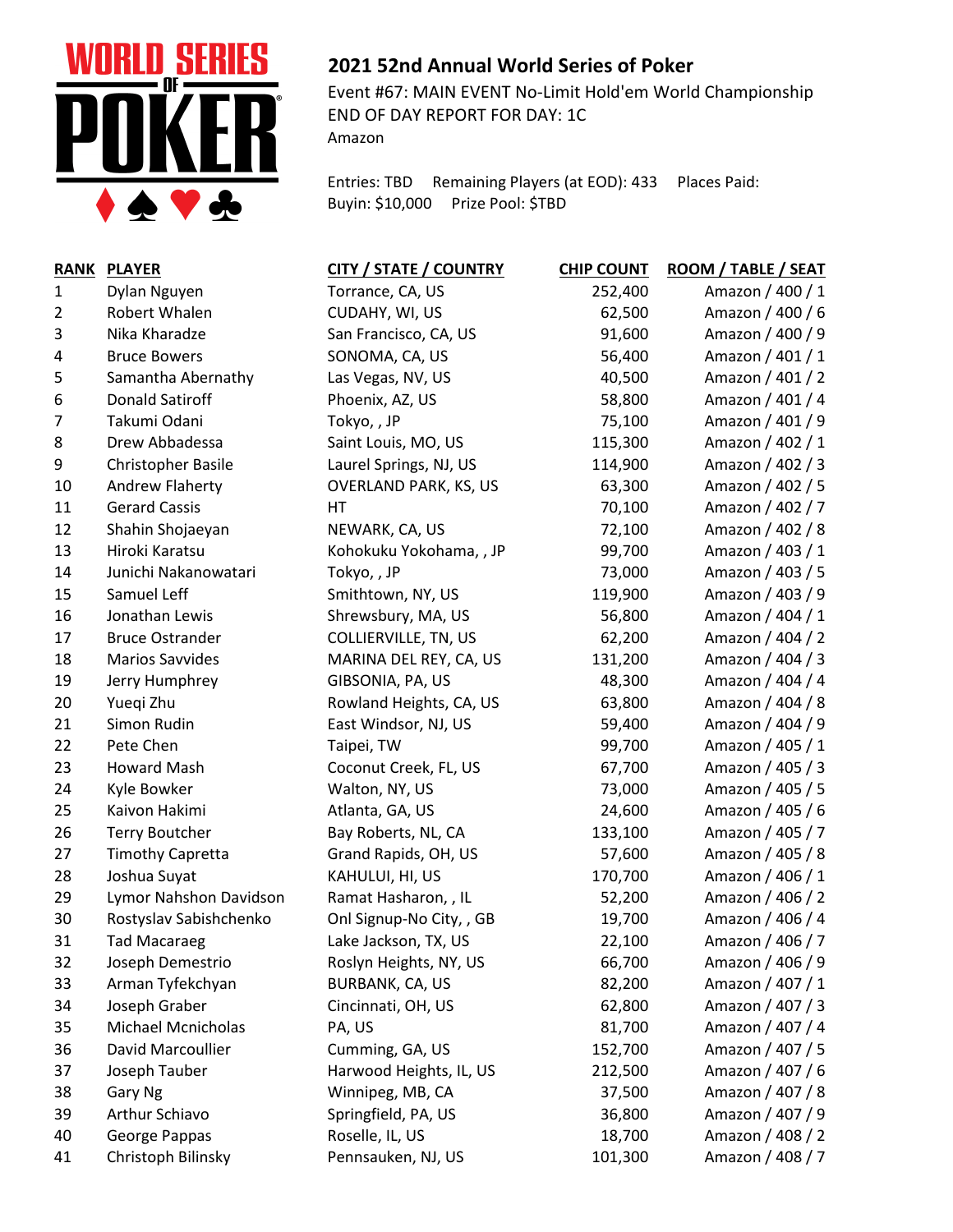| 42 | Frank Dyska            | Clarks Summit, PA, US        | 94,600  | Amazon / 408 / 8 |
|----|------------------------|------------------------------|---------|------------------|
| 43 | Robert Murie           | Newfield, NJ, US             | 40,600  | Amazon / 408 / 9 |
| 44 | Wataru Miyashita       | Tonarmi City, , JP           | 24,400  | Amazon / 409 / 1 |
| 45 | <b>Farid Jattin</b>    | MIAMI, FL, US                | 95,400  | Amazon / 409 / 2 |
| 46 | Michael Klingerman     | Easton, PA, US               | 44,900  | Amazon / 409 / 3 |
| 47 | <b>Tony Miles</b>      | Ormond Beach, FL, US         | 53,800  | Amazon / 409 / 4 |
| 48 | Koray Aldemir          | Vienna, , AT                 | 34,700  | Amazon / 409 / 8 |
| 49 | Qui Nguyen             | Las Vegas, NV, US            | 143,800 | Amazon / 410 / 1 |
| 50 | Seungyeol Kim          | Seoul, , KR                  | 98,100  | Amazon / 410 / 3 |
| 51 | James Williams         | Nesbit, MS, US               | 74,900  | Amazon / 410 / 4 |
| 52 | Sayoko Matsumoto       | Osakafu, , JP                | 41,000  | Amazon / 411 / 1 |
| 53 | Jefferey Tench         | SPOTSYLVANIA, VA, US         | 50,100  | Amazon / 411 / 4 |
| 54 | Kenya Hill             | Laveen, AZ, US               | 58,800  | Amazon / 411 / 6 |
| 55 | <b>Dennis Phillips</b> | Las Vegas, NV, US            | 89,900  | Amazon / 411 / 8 |
| 56 | Jungwon Kim            | Gyeongsangnam, , KR          | 121,800 | Amazon / 412 / 3 |
| 57 | Abdulahad Rehmatulla   | TEMPLE, TX, US               | 78,800  | Amazon / 412 / 4 |
| 58 | Seokyoung Lee          | KR                           | 30,100  | Amazon / 412 / 5 |
| 59 | Nilesh Patel           | Woburn, MA, US               | 115,400 | Amazon / 413 / 4 |
| 60 | Adrian Troya           | Pananma City, , PA           | 59,200  | Amazon / 413 / 8 |
| 61 | Steven Madara          | Pennsville, NJ, US           | 164,400 | Amazon / 414 / 2 |
| 62 | Joshua Schindler       | CLAYTON, MO, US              | 155,100 | Amazon / 414 / 6 |
| 63 | Rodney Cotta           | Lemoore, CA, US              | 144,000 | Amazon / 414 / 7 |
| 64 | Michael Jozoff         | Onl Signup-No City, CA, US   | 76,300  | Amazon / 414 / 8 |
| 65 | Jeff Dumas             | Mesa, AZ, US                 | 120,300 | Amazon / 414 / 9 |
| 66 | Niklas Astedt          | Goteborg, , SE               | 49,300  | Amazon / 415 / 4 |
| 67 | Armen Poghosyan        | Glendale, CA, US             | 52,900  | Amazon / 415 / 6 |
| 68 | John May               | Seneca, SC, US               | 199,700 | Amazon / 416 / 2 |
| 69 | David Calabro          | Tujunga, CA, US              | 102,200 | Amazon / 417 / 2 |
| 70 | Shaun O'Donnell        | Succasunna, NJ, US           | 103,900 | Amazon / 417 / 7 |
| 71 | Scott Ball             | Carlsbad, CA, US             | 101,100 | Amazon / 417 / 8 |
| 72 | Kevin Mcbarron         | Carlsbad, CA, US             | 87,300  | Amazon / 419 / 5 |
| 73 | Orlando Cabrera        | Windham, NH, US              | 15,200  | Amazon / 419 / 7 |
| 74 | Joseph Sanders         | Las Vegas, NV, US            | 44,900  | Amazon / 419 / 8 |
| 75 | <b>Stephen Ticsay</b>  | <b>WHEATON, Illinois, US</b> | 24,000  | Amazon / 419 / 9 |
| 76 | Robbi Jade Hussain Lew | Onl Signup-No City, CA, US   | 45,400  | Amazon / 420 / 6 |
| 77 | David Sutherland       | Texarkana, TX, US            | 107,900 | Amazon / 420 / 7 |
| 78 | <b>Brad Zusman</b>     | Gresham, OR, US              | 94,100  | Amazon / 420 / 9 |
| 79 | Alexander Jagodik      | CLEVELAND, OH, US            | 46,600  | Amazon / 421 / 2 |
| 80 | Jason Mangold          | Chicago, IL, US              | 168,300 | Amazon / 421 / 4 |
| 81 | <b>Branden Rupp</b>    | LAS VEGAS, NV, US            | 81,500  | Amazon / 421 / 9 |
| 82 | Rene Plourde           | Reston, VA, US               | 64,000  | Amazon / 423 / 2 |
| 83 | Olivier Rebello        | Montreal, , CA               | 93,800  | Amazon / 423 / 9 |
| 84 | <b>Matt Glantz</b>     | LAFAYETTE HILL, PA, US       | 236,000 | Amazon / 424 / 5 |
| 85 | <b>Adrian Naggy</b>    | Las Vegas, NV, US            | 58,100  | Amazon / 424 / 7 |
| 86 | Jonah Coe              | Tempe, AZ, US                | 29,500  | Amazon / 424 / 9 |
| 87 | Ryan Pignatelli        | Oakville, ON, CA             | 203,600 | Amazon / 425 / 3 |
| 88 | Roger Tondeur          | <b>CH</b>                    | 93,000  | Amazon / 426 / 4 |
| 89 | William Harder         | Woodstock, NY, US            | 40,500  | Amazon / 426 / 5 |
| 90 | Karapet Galstyan       | PALO ALTO, CA, US            | 40,800  | Amazon / 426 / 7 |
| 91 | Lawrence Pettit        | SCOTTSDALE, AZ, US           | 75,600  | Amazon / 426 / 9 |
| 92 | Benjamin Herman        | LAS VEGAS, NV, US            | 52,600  | Amazon / 427 / 3 |
| 93 | Jiacong Zhang          | Flushing, NY, US             | 45,400  | Amazon / 427 / 7 |
|    |                        |                              |         |                  |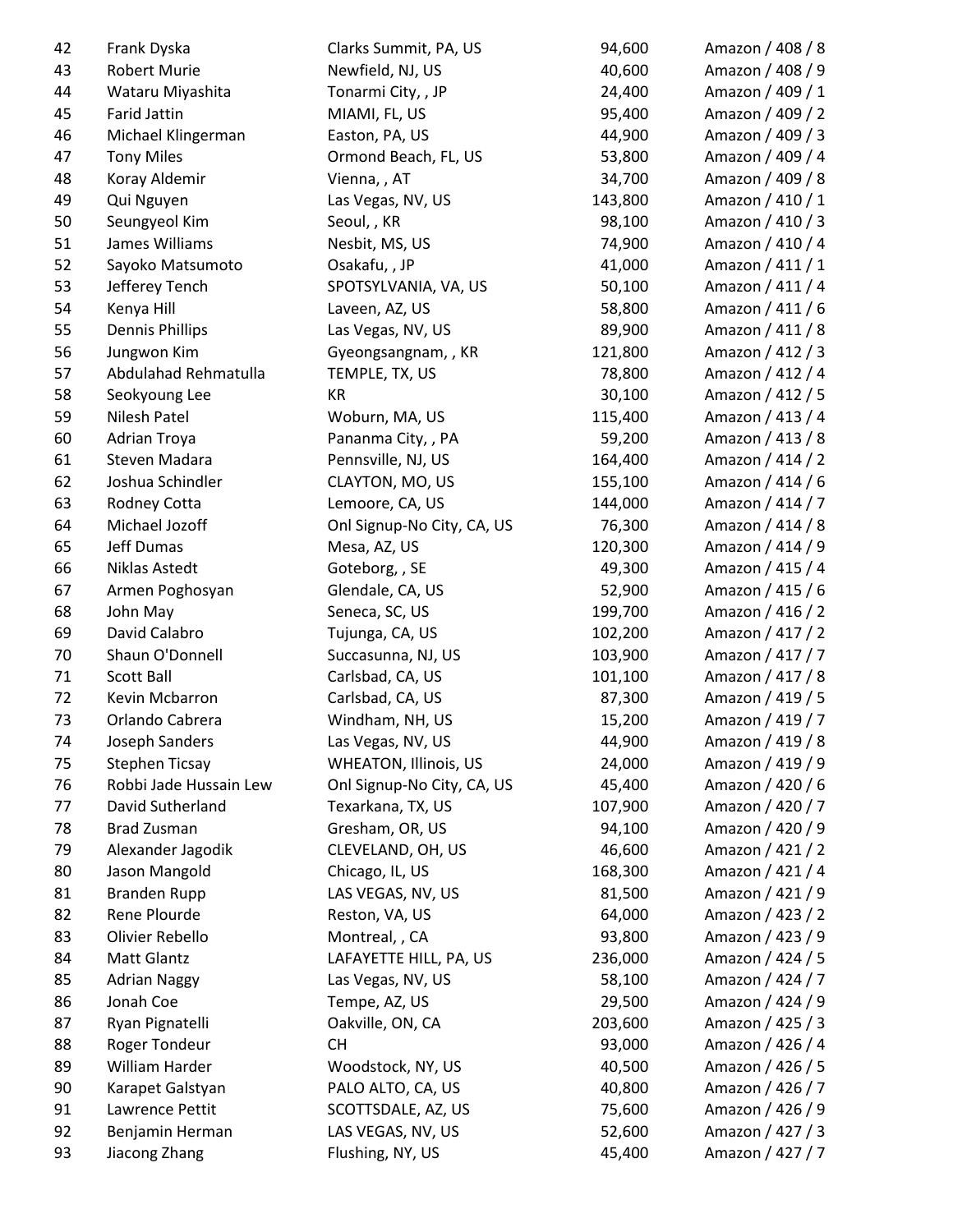| 94         | <b>Thomas Barry</b>              | Rockville, MD, US                  | 50,700           | Amazon / 427 / 9                     |
|------------|----------------------------------|------------------------------------|------------------|--------------------------------------|
| 95         | <b>Steven Stowe</b>              | Mesa, AZ, US                       | 128,200          | Amazon / 428 / 1                     |
| 96         | Kenneth Traut                    | Avon, IN, US                       | 163,800          | Amazon / 428 / 4                     |
| 97         | Smith Collins                    | GAINESVILLE, FL, US                | 35,400           | Amazon / 428 / 5                     |
| 98         | Grant Juric                      | Hingham, MA, US                    | 88,400           | Amazon / 428 / 7                     |
| 99         | Denny Lee                        | LOS ANGELES, CA, US                | 61,700           | Amazon / 428 / 9                     |
| 100        | Jeffry Casey                     | Henderson, NV, US                  | 44,900           | Amazon / 429 / 4                     |
| 101        | Jamie Shaevel                    | SANTA MONICA, CA, US               | 28,300           | Amazon / 429 / 6                     |
| 102        | James Miller                     | HENDERSON, NV, US                  | 74,200           | Amazon / 429 / 8                     |
| 103        | James Sileo                      | <b>BURBANK, CA, US</b>             | 19,600           | Amazon / 430 / 4                     |
| 104        | Michael Lin                      | Hayward, CA, US                    | 87,700           | Amazon / 430 / 9                     |
| 105        | Daron Jones                      | Wilmington, NC, US                 | 59,200           | Amazon / 431 / 1                     |
| 106        | James Belofski                   | ROCK TAVERN, NY, US                | 56,800           | Amazon / 431 / 5                     |
| 107        | Jeremy Letson                    | Tupelo, MS, US                     | 46,000           | Amazon / 431 / 9                     |
| 108        | Gustavo Kamei                    | Dracena, , BR                      | 74,500           | Amazon / 433 / 1                     |
| 109        | Shawn Broadfield                 | LAKE ZURICH, IL, US                | 95,100           | Amazon / 433 / 2                     |
| 110        | Howard Arotsky                   | New York, NY, US                   | 215,600          | Amazon / 433 / 3                     |
| 111        | <b>Thomas Tolbert</b>            | Petoskey, MI, US                   | 100,800          | Amazon / 433 / 6                     |
| 112        | George Saca                      | SACRAMENTO, CA, US                 | 39,200           | Amazon / 434 / 1                     |
| 113        | N/A Dagostino                    | BELLEVILLE, NJ, US                 | 56,500           | Amazon / 434 / 2                     |
| 114        | Randal Sklar                     | Peabody, MA, US                    | 20,900           | Amazon / 434 / 3                     |
| 115        | <b>Russell Green</b>             | NEW YORK, NY, US                   | 71,300           | Amazon / 435 / 2                     |
| 116        | Erasmo Caccavale                 | West Hempstead, NY, US             | 76,700           | Amazon / 435 / 7                     |
| 117        | Jiwan Emre                       | Winnipeg, MB, CA                   | 51,400           | Amazon / 435 / 9                     |
| 118        | Uzi Zilka                        | IL.                                | 64,100           | Amazon / 436 / 1                     |
| 119        | Yin Wu                           | CN                                 | 27,100           | Amazon / 436 / 2                     |
| 120        | <b>Brian Arbaugh</b>             | AKRON, OH, US                      | 38,500           | Amazon / 436 / 4                     |
| 121        | Daniel Jordan                    | Albany, NY, US                     | 86,000           | Amazon / 436 / 7                     |
| 122        | Michael Marone                   | Jersey City, NJ, US                | 29,500           | Amazon / 436 / 8                     |
| 123        | <b>Todd Funderburg</b>           | POWELL, OH, US                     | 85,000           | Amazon / 437 / 4                     |
| 124        | Jacob Stein                      | Onl Signup-No City, TX, US         | 55,500           | Amazon / 437 / 5                     |
| 125        | Steven Anderson                  | Delaware, OH, US                   | 44,400           | Amazon / 438 / 1                     |
| 126        | Josh Prager                      | YUBA CITY, CA, US                  | 165,000          | Amazon / 438 / 4                     |
| 127        | David Shim                       | Onl Signup-No City, WA, US         | 72,200           | Amazon / 438 / 5                     |
| 128        | Pierre Deissler                  | Mount Laurel, NJ, US               | 88,700           | Amazon / 438 / 6                     |
| 129        | Thomas Choi                      | Buena Park, CA, US                 | 191,400          | Amazon / 439 / 3                     |
| 130        | Frank Loffreno                   | Staten Island, NY, US              | 21,400           | Amazon / 439 / 6                     |
| 131        | Daniel Moravec                   | CIRCLE PINES, MN, US               | 80,500           | Amazon / 440 / 2                     |
| 132        | Christopher Milano               | Peabody, MA, US                    | 53,300           | Amazon / 440 / 3                     |
| 133        | Gyuhoon Kang                     | Seoul,, KR                         | 103,500          | Amazon / 440 / 5                     |
| 134        | Mark Kornfeld                    | New York, NY, US                   | 112,400          | Amazon / 440 / 6                     |
| 135        | Suk-Kyu Koh                      | Onl Signup-No City, MI, US         | 237,900          | Amazon / 440 / 9                     |
| 136        | David Granik                     | Dallas, TX, US                     | 28,800           | Amazon / 441 / 2                     |
| 137        | Jonas Mackoff                    | VANCOUVER, BC, CA                  | 63,800           | Amazon / 441 / 3                     |
| 138        | Giuseppe Liantonio               | Marietta, GA, US                   | 80,400           | Amazon / 441 / 4                     |
| 139        | Christopher Makiri               | MARICOPA, AZ, US                   | 132,000          | Amazon / 441 / 5                     |
| 140        | Christopher Payne                | Harrison, OH, US                   | 25,800           | Amazon / 441 / 8                     |
|            |                                  |                                    |                  |                                      |
| 141<br>142 | Andy Frankenberger<br>Adam Twito | NEW YORK, NY, US<br>Ashkelon, , IL | 88,500<br>97,900 | Amazon / 441 / 9<br>Amazon / 442 / 2 |
| 143        | Jerry Winn                       | Las Vegas, NV, US                  | 121,600          | Amazon / 442 / 4                     |
| 144        | <b>Anthony Brooks</b>            | Onl Signup-No City, OH, US         | 3,200            | Amazon / 442 / 6                     |
| 145        | Donald Blum                      |                                    | 68,300           | Amazon / 442 / 9                     |
|            |                                  | Fountain Valley, CA, US            |                  |                                      |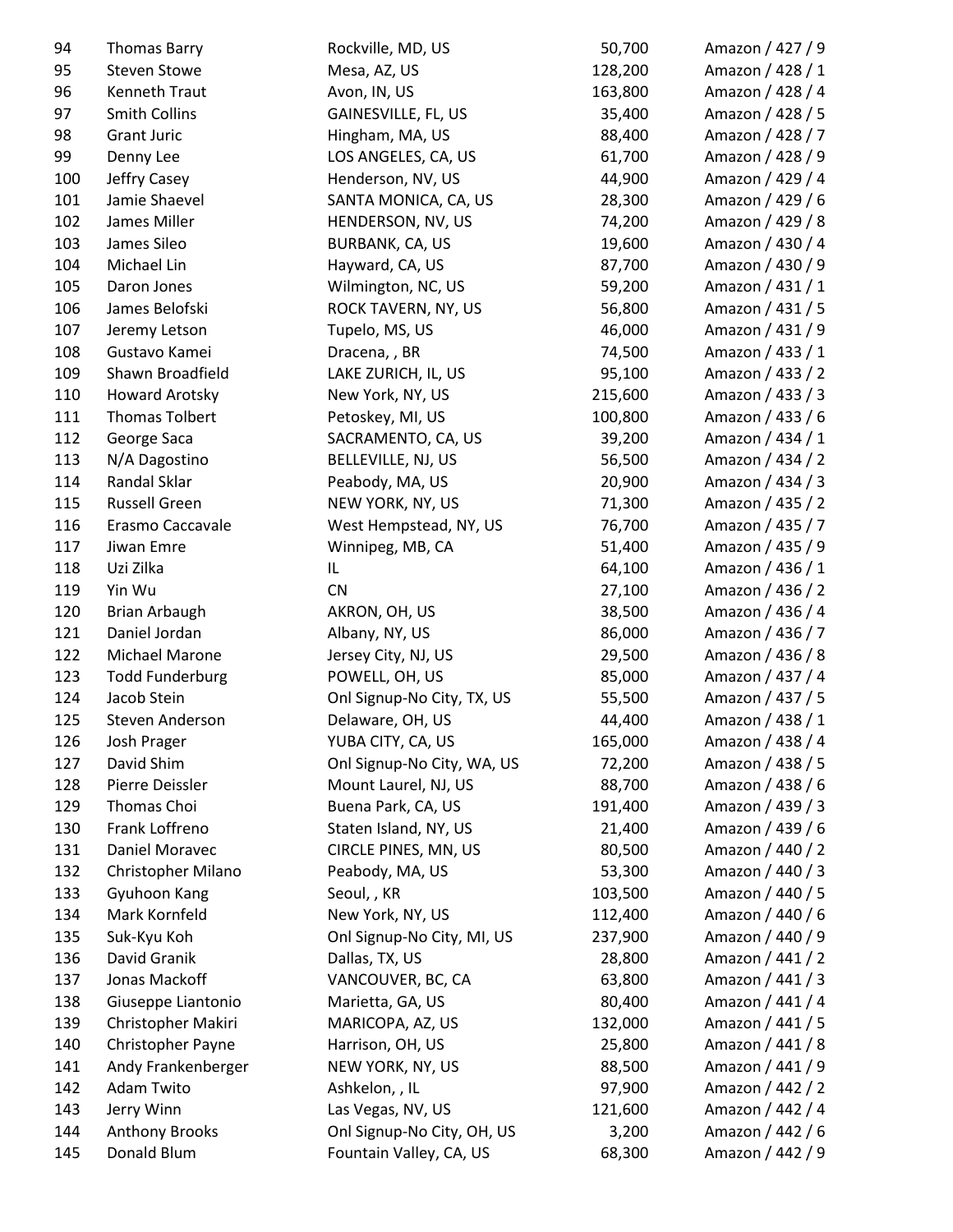| 146 | Michael Vierheller      | VENETIA, PA, US           | 38,800  | Amazon / 443 / 3 |
|-----|-------------------------|---------------------------|---------|------------------|
| 147 | Teri Schwimmer          | Los Gatos, CA, US         | 74,400  | Amazon / 443 / 4 |
| 148 | James Porter            | Langhorne, PA, US         | 49,600  | Amazon / 443 / 6 |
| 149 | <b>Roger Fontes</b>     | HENDERSON, NV, US         | 31,100  | Amazon / 443 / 8 |
| 150 | Kevin Avin              | NEW ORLEANS, LA, US       | 38,200  | Amazon / 444 / 1 |
| 151 | <b>Bradley Anderson</b> | Missoula, MT, US          | 48,900  | Amazon / 444 / 2 |
| 152 | Delmiro Toledo          | TULARE, CA, US            | 156,300 | Amazon / 444 / 3 |
| 153 | Daniel Soltys           | Saddle Brook, NJ, US      | 159,700 | Amazon / 444 / 5 |
| 154 | <b>Brett Kennedy</b>    | Seattle, WA, US           | 150,100 | Amazon / 444 / 6 |
| 155 | Michael Key             | Chicago, IL, US           | 67,800  | Amazon / 444 / 7 |
| 156 | Lucas Greenwood         | TORONTO, ON, CA           | 106,900 | Amazon / 444 / 8 |
| 157 | Eli Ross                | Philadelphia, PA, US      | 168,500 | Amazon / 445 / 1 |
| 158 | Kevin Kwak              | Manassas, VA, US          | 110,200 | Amazon / 445 / 2 |
| 159 | Paul Newey              | DORSET, GB                | 104,000 | Amazon / 445 / 3 |
| 160 | Benjamin Cordes         | Chicago, IL, US           | 55,500  | Amazon / 445 / 4 |
| 161 | Nikolay Fal             | Moscow, , RU              | 78,500  | Amazon / 445 / 6 |
| 162 | Gilbert Acuna           | Crestline, CA, US         | 144,300 | Amazon / 445 / 7 |
| 163 | <b>Elliot Kostick</b>   | Delray Beach, FL, US      | 36,500  | Amazon / 445 / 8 |
| 164 | <b>Sterling Savill</b>  | DOVER, FL, US             | 36,900  | Amazon / 445 / 9 |
| 165 | Jesse Lonis             | Medford, OR, US           | 73,700  | Amazon / 446 / 1 |
| 166 | Donald Boyer            | NORTH SIOUX CITY, SD, US  | 125,200 | Amazon / 446 / 2 |
| 167 | Antonino Bartolone      | Staten Island, NY, US     | 95,200  | Amazon / 446 / 5 |
| 168 | Eric Wulff              | Mentor, OH, US            | 71,500  | Amazon / 446 / 6 |
| 169 | Hojin Kim               | Bupyeoing Gu Inchon, , KR | 132,300 | Amazon / 446 / 7 |
| 170 | Thao Le                 | San Jose, CA, US          | 85,400  | Amazon / 446 / 8 |
| 171 | JC Tran                 | SACRAMENTO, CA, US        | 173,400 | Amazon / 446 / 9 |
| 172 | Mike Watson             | TORONTO, ON, CA           | 53,000  | Amazon / 447 / 1 |
| 173 | Takushi Shiratori       | Tokyo,, JP                | 21,400  | Amazon / 447 / 3 |
| 174 | Corey Hochman           | PHOENIX, AZ, US           | 41,700  | Amazon / 447 / 4 |
| 175 | Michael Slobasky        | Jensen Beach, FL, US      | 54,200  | Amazon / 447 / 6 |
| 176 | Dixee Kimball           | Austin, TX, US            | 56,900  | Amazon / 447 / 7 |
| 177 | Wayne Peterson          | Holliston, MA, US         | 40,000  | Amazon / 448 / 2 |
| 178 | Adam Demersseman        | San Diego, CA, US         | 123,300 | Amazon / 448 / 6 |
| 179 | Ilia Bruskin            | Moscow, RU                | 39,100  | Amazon / 448 / 8 |
| 180 | <b>Grant Maruya</b>     | San Jose, CA, US          | 93,900  | Amazon / 449 / 2 |
| 181 | Arthur Cole             | MISSION VIEJO, CA, US     | 46,600  | Amazon / 449 / 4 |
| 182 | <b>Benjamin Thomas</b>  | Baton Rouge, LA, US       | 61,700  | Amazon / 449 / 6 |
| 183 | Nikita Kalinin          | Ivanteyevka, , RU         | 79,000  | Amazon / 450 / 2 |
| 184 | Yuliyan Kolev           | SOFIA, , BG               | 14,300  | Amazon / 450 / 9 |
| 185 | Radwan Khuri            | MEMPHIS, TN, US           | 25,000  | Amazon / 451 / 3 |
| 186 | Nicholas Korba          | Manhattan Beach, CA, US   | 93,100  | Amazon / 451 / 6 |
| 187 | Matthew Tympanick       | Plymouth, MA, US          | 36,800  | Amazon / 451 / 8 |
| 188 | <b>Brett Mccollum</b>   | Hacienda Heights, CA, US  | 16,800  | Amazon / 451 / 9 |
| 189 | Jorge Hou               | Panama, , PA              | 29,100  | Amazon / 452 / 2 |
| 190 | Soo Jo Kim              | KR                        | 96,400  | Amazon / 452 / 5 |
| 191 | <b>Tony Bracy</b>       | W. SACRAMENTO, CA, US     | 53,000  | Amazon / 452 / 9 |
| 192 | Michael Mendibles       | Newport Beach, CA, US     | 42,900  | Amazon / 453 / 2 |
| 193 | Paul Davison            | Grand Ledge, MI, US       | 49,000  | Amazon / 453 / 5 |
| 194 | <b>Matthew Kirisits</b> | Los Angeles, CA, US       | 45,300  | Amazon / 454 / 1 |
| 195 | Alan Yakuboff           | Huntington, NY, US        | 27,700  | Amazon / 454 / 3 |
| 196 | Joseph Reddick          | Bronx, NY, US             | 162,600 | Amazon / 454 / 8 |
| 197 | Corey Dodd              | Fargo, ND, US             | 115,200 | Amazon / 455 / 2 |
|     |                         |                           |         |                  |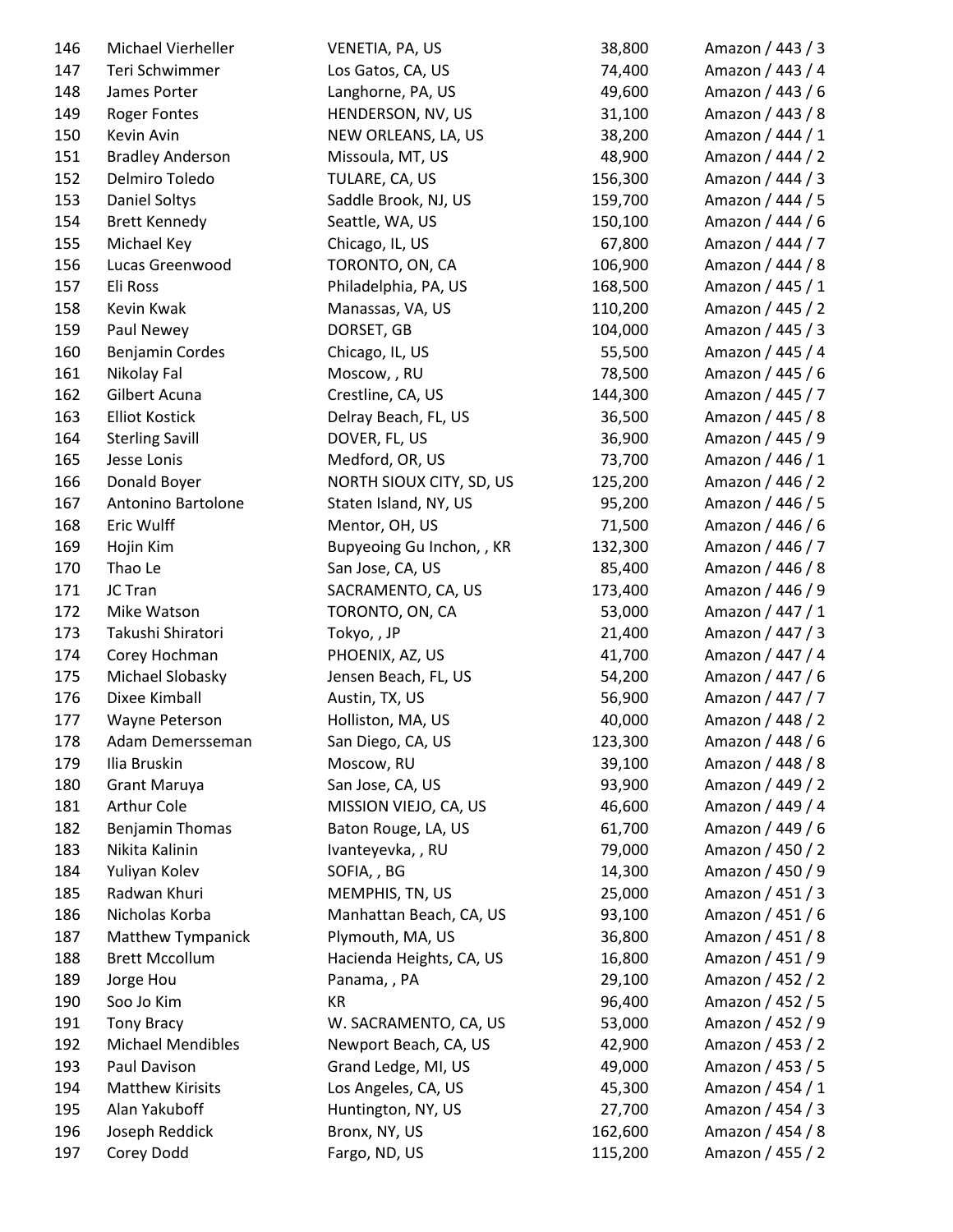| 198 | Larry Daprato           | Cincinnati, OH, US         | 120,900      | Amazon / 456 / 2 |
|-----|-------------------------|----------------------------|--------------|------------------|
| 199 | Chiragkumar Patel       | Henderson, NV, US          | 75,500       | Amazon / 456 / 6 |
| 200 | Michael Sharpe          | Fredericksburg, VA, US     | 48,900       | Amazon / 456 / 8 |
| 201 | Michael Lane            | SOUTH LYON, MI, US         | 101,900      | Amazon / 457 / 3 |
| 202 | Don Nguyen              | CHINO HILLS, CA, US        | 140,800      | Amazon / 457 / 4 |
| 203 | <b>Brandon Schmidt</b>  | Onl Signup-No City, ND, US | 44,900       | Amazon / 457 / 8 |
| 204 | <b>Matthew Treasure</b> | Flagstaff, AZ, US          | 23,900       | Amazon / 458 / 1 |
| 205 | Bruno Desimoni          | DOBLIN, , BR               | 49,400       | Amazon / 458 / 5 |
| 206 | Michael Erianne         | Bridgeton, NJ, US          | 45,700       | Amazon / 458 / 6 |
| 207 | Steven Russo            | Wheeling, IL, US           | 117,300      | Amazon / 459 / 3 |
| 208 | Shawn Gill              | Diamond Bar, CA, US        | 120,900      | Amazon / 459 / 7 |
| 209 | Joni Jouhkimainen       | HELSINKI,, FI              | 124,200      | Amazon / 459 / 9 |
| 210 | Johnny Skeens           | MORRISVILLE, IN, US        | 117,200      | Amazon / 461 / 2 |
| 211 | Gregory Wootten         | FALLON, MO, US             | 46,400       | Amazon / 461 / 3 |
| 212 | <b>Taylor McFarland</b> | SEATTLE, WA, US            | 52,000       | Amazon / 461 / 4 |
| 213 | Morgan Hardy            | Knoxville, TN, US          | 60,000       | Amazon / 461 / 5 |
| 214 | David Gonzalez          | Northfield, IL, US         | 61,500       | Amazon / 461 / 7 |
| 215 | Howard Lo               | LOS ANGELES, CA, US        | 82,800       | Amazon / 461 / 9 |
| 216 | Khamar Xaytavone        | WENDOVER, NV, US           | 86,900       | Amazon / 462 / 1 |
| 217 | <b>Blake Barousse</b>   | LAFAYETTE, LA, US          | $\mathbf{1}$ | Amazon / 462 / 5 |
| 218 | Christopher Ballard     | San Carlos, CA, US         | 47,300       | Amazon / 463 / 3 |
| 219 | Itay Bin Mergy          | IL                         | 233,100      | Amazon / 463 / 5 |
| 220 | Marc Rangel             | Tolleson, AZ, US           | 156,100      | Amazon / 463 / 7 |
| 221 | Raja Sekhar             | Arlington, VA, US          | 148,600      | Amazon / 464 / 9 |
| 222 | Caleb Furth             | Bethesda, MD, US           | 72,200       | Amazon / 465 / 1 |
| 223 | Andrew Mccleery         | Onl Signup-No City, CO, US | 78,400       | Amazon / 465 / 2 |
| 224 | Christina Renz          | GREEN BAY, WI, CH          | 75,600       | Amazon / 465 / 9 |
| 225 | Benjamin Underwood      | Port Elgin, ON, CA         | 100,800      | Amazon / 466 / 1 |
| 226 | <b>Bradley Speight</b>  | Wynnewood, PA, US          | 34,400       | Amazon / 466 / 4 |
| 227 | <b>Richard Lee</b>      | Las Vegas, NV, US          | 30,900       | Amazon / 466 / 6 |
| 228 | Niovel Chirino Alvarez  | Hialeah, FL, US            | 119,600      | Amazon / 466 / 8 |
| 229 | John Bolton             | Matteson, IL, US           | 78,600       | Amazon / 467 / 2 |
| 230 | Jason Schiernbeck       | Janesville, WI, US         | 61,500       | Amazon / 467 / 3 |
| 231 | Michael Moreno          | Marlton, NJ, US            | 55,900       | Amazon / 467 / 4 |
| 232 | Jacob Beck              | MORENO VALLEY, CA, US      | 65,800       | Amazon / 467 / 5 |
| 233 | Mark Sloboda            | Bridgeton, NJ, US          | 18,000       | Amazon / 467 / 6 |
| 234 | Peter Schranz           | Onl Signup-No City, CA, US | 35,600       | Amazon / 467 / 8 |
| 235 | Mikiyo Aoki             | Bozeman, MT, US            | 63,200       | Amazon / 467 / 9 |
| 236 | Luis Kamei              | Dracena, BR                | 77,200       | Amazon / 468 / 2 |
| 237 | Josh Arieh              | Alpharetta, GA, US         | 154,100      | Amazon / 468 / 5 |
| 238 | Ambrose Brooks          | AUSTIN, TX, US             | 52,000       | Amazon / 468 / 6 |
| 239 | <b>Patrick Bartlett</b> | Monroe, NC, US             | 45,600       | Amazon / 469 / 4 |
| 240 | Anthony Denove          | Toluca Lake, CA, US        | 17,400       | Amazon / 470 / 3 |
| 241 | Masashi Yoshikawa       | Tokyo,, JP                 | 33,300       | Amazon / 470 / 5 |
| 242 | <b>Blake Estrada</b>    | Granada Hills, CA, US      | 63,000       | Amazon / 470 / 7 |
| 243 | <b>Tyler Cornell</b>    | SAN CLEMENTE, CA, US       | 192,000      | Amazon / 470 / 8 |
| 244 | Dong Suh                | LOS ANGELES, CA, US        | 134,400      | Amazon / 470 / 9 |
| 245 | Richard Frani           | Philadelphia, PA, US       | 46,500       | Amazon / 471 / 1 |
| 246 | Joseph Russo            | Brooklyn, NY, US           | 71,900       | Amazon / 471 / 3 |
| 247 | Ran Shapira             | Holon, , IL                | 39,000       | Amazon / 471 / 4 |
| 248 | Elias Harala            | <b>US</b>                  | 38,100       | Amazon / 471 / 6 |
| 249 | Carlos Guerrero         | Orlando, FL, US            | 125,800      | Amazon / 471 / 7 |
|     |                         |                            |              |                  |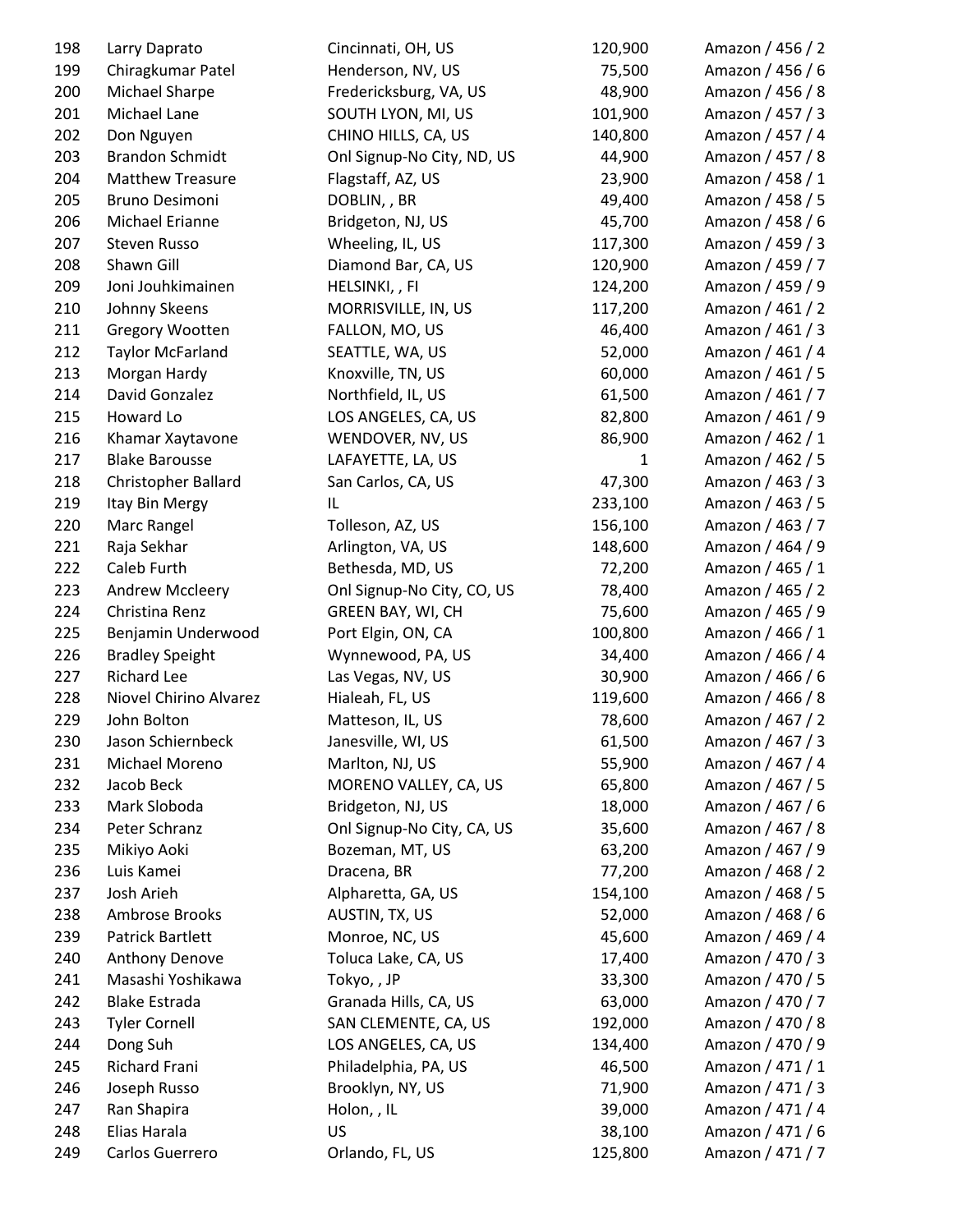| 250 | Robert Lee               | NORTH LAS VEGAS, NV, US    | 39,500  | Amazon / 472 / 1 |
|-----|--------------------------|----------------------------|---------|------------------|
| 251 | Kevin MacPhee            | COEUR D ALENE, ID, US      | 57,400  | Amazon / 472 / 2 |
| 252 | John Dombroski           | LAS VEGAS, NV, US          | 23,100  | Amazon / 472 / 3 |
| 253 | Thomas Ward              | Seatoun Wellington, , NZ   | 75,400  | Amazon / 472 / 4 |
| 254 | Karen Sarkisyan          | MOSCOW, RU                 | 35,400  | Amazon / 473 / 1 |
| 255 | Darin Ann Parker         | NORTHPORT, NY, US          | 138,200 | Amazon / 473 / 2 |
| 256 | Giuseppe Corapi          | Nobleton, ON, CA           | 129,400 | Amazon / 473 / 7 |
| 257 | Dionysios Perdikoyiannis | AU                         | 79,900  | Amazon / 474 / 3 |
| 258 | Angel Garcia             | COLONIAL HGTS, VA, US      | 44,900  | Amazon / 474 / 5 |
| 259 | Eduardo Amaral           | <b>BR</b>                  | 72,700  | Amazon / 474 / 7 |
| 260 | Robert Whyte             | WINNIPEG, MB, CA           | 96,700  | Amazon / 475 / 2 |
| 261 | Boaz Madhala             | Rehovot, , IL              | 135,700 | Amazon / 475 / 4 |
| 262 | Kane Churko              | Las Vegas, NV, US          | 69,500  | Amazon / 475 / 6 |
| 263 | DID NOT REPORT 2         | US                         | 32,700  | Amazon / 475 / 7 |
| 264 | Veselin Dimitrov         | Las Vegas, NV, US          | 235,000 | Amazon / 475 / 8 |
| 265 | Jacob Kauffman           | Davie, FL, US              | 64,700  | Amazon / 476 / 1 |
| 266 | Daniel Smiljkovic        | Stuttgard, , DE            | 109,800 | Amazon / 476 / 2 |
| 267 | <b>Richard Sciuto</b>    | ORANGE, CA, US             | 201,000 | Amazon / 476 / 9 |
| 268 | Shawn Sparks             | Yukon, OK, US              | 87,100  | Amazon / 477 / 7 |
| 269 | Mobi Fehr                | <b>JP</b>                  | 91,100  | Amazon / 477 / 9 |
| 270 | Dave Orvis               | LONGMONT, CO, US           | 86,100  | Amazon / 478 / 4 |
| 271 | Steven Grybas            | Las Vegas, NV, US          | 42,900  | Amazon / 478 / 5 |
| 272 | Jonathan Yueh            | BURNABY, BC, CA            | 25,900  | Amazon / 478 / 6 |
| 273 | Sam Ho                   | E WALPOLE, MA, US          | 40,600  | Amazon / 479 / 3 |
| 274 | Lisa Tehan               | Carpintenia, CA, US        | 68,900  | Amazon / 479 / 4 |
| 275 | Paul Baksi               | Ridley Park, PA, US        | 215,400 | Amazon / 479 / 5 |
| 276 | Nakia Clark              | LA CROSSE, WI, US          | 58,500  | Amazon / 479 / 6 |
| 277 | John Frederick           | SAN JACINTO, CA, US        | 70,200  | Amazon / 479 / 7 |
| 278 | David Prociak            | Winter Park, FL, US        | 146,200 | Amazon / 479 / 8 |
| 279 | <b>William Toler</b>     | Alpharetta, GA, US         | 141,700 | Amazon / 480 / 1 |
| 280 | <b>Ronald Ellis</b>      | Zion, IL, US               | 91,700  | Amazon / 481 / 4 |
| 281 | Kevin Jungmann           | Libertyville, IL, US       | 40,000  | Amazon / 481 / 7 |
| 282 | Ognyan Dimov             | Veliko Tarnovo, , BG       | 62,200  | Amazon / 481 / 8 |
| 283 | Victor Rodriguez         | Dover, NJ, US              | 45,500  | Amazon / 482 / 4 |
| 284 | Marko Doljevic           | NEW HUDSON, MI, US         | 67,900  | Amazon / 482 / 6 |
| 285 | Glenn Blydenburgh        | WEST BABYLON, NY, US       | 30,900  | Amazon / 483 / 2 |
| 286 | Rishi Makkar             | Etobicoke, ON, CA          | 50,600  | Amazon / 483 / 3 |
| 287 | Sergei Kislinskii        | Rostov, , RU               | 86,600  | Amazon / 483 / 4 |
| 288 | <b>Robert Paddock</b>    | HOUSTON, TX, US            | 47,300  | Amazon / 483 / 6 |
| 289 | Chris Nye                | Onl Signup-No City, WA, US | 22,400  | Amazon / 483 / 7 |
| 290 | James Myers              | Reading, PA, US            | 60,900  | Amazon / 483 / 8 |
| 291 | Rosalie Petit            | <b>FR</b>                  | 39,900  | Amazon / 484 / 1 |
| 292 | Roongsak Griffeth        | COLUMBUS, GA, US           | 45,700  | Amazon / 484 / 7 |
| 293 | <b>Roy Davis</b>         | INDIANAPOLIS, IN, US       | 48,600  | Amazon / 484 / 8 |
| 294 | Corey Zedo               | Denver, CO, US             | 60,700  | Amazon / 484 / 9 |
| 295 | Douglas Lafreniere       | Kenora, ON, CA             | 121,300 | Amazon / 485 / 6 |
| 296 | <b>Richard Chevalier</b> | SHREVEPORT, LA, US         | 178,500 | Amazon / 485 / 7 |
| 297 | <b>Brian Cooper</b>      | Allen, TX, US              | 147,100 | Amazon / 486 / 4 |
| 298 | Daniel Barry             | Damascus, MD, US           | 230,600 | Amazon / 486 / 5 |
| 299 | <b>Matthew Stahler</b>   | Glendale, AZ, US           | 96,400  | Amazon / 486 / 6 |
| 300 | Jon Shoreman             | LONDON, , GB               | 1       | Amazon / 486 / 7 |
| 301 | DID NOT REPORT 1         | US                         | 34,900  | Amazon / 487 / 1 |
|     |                          |                            |         |                  |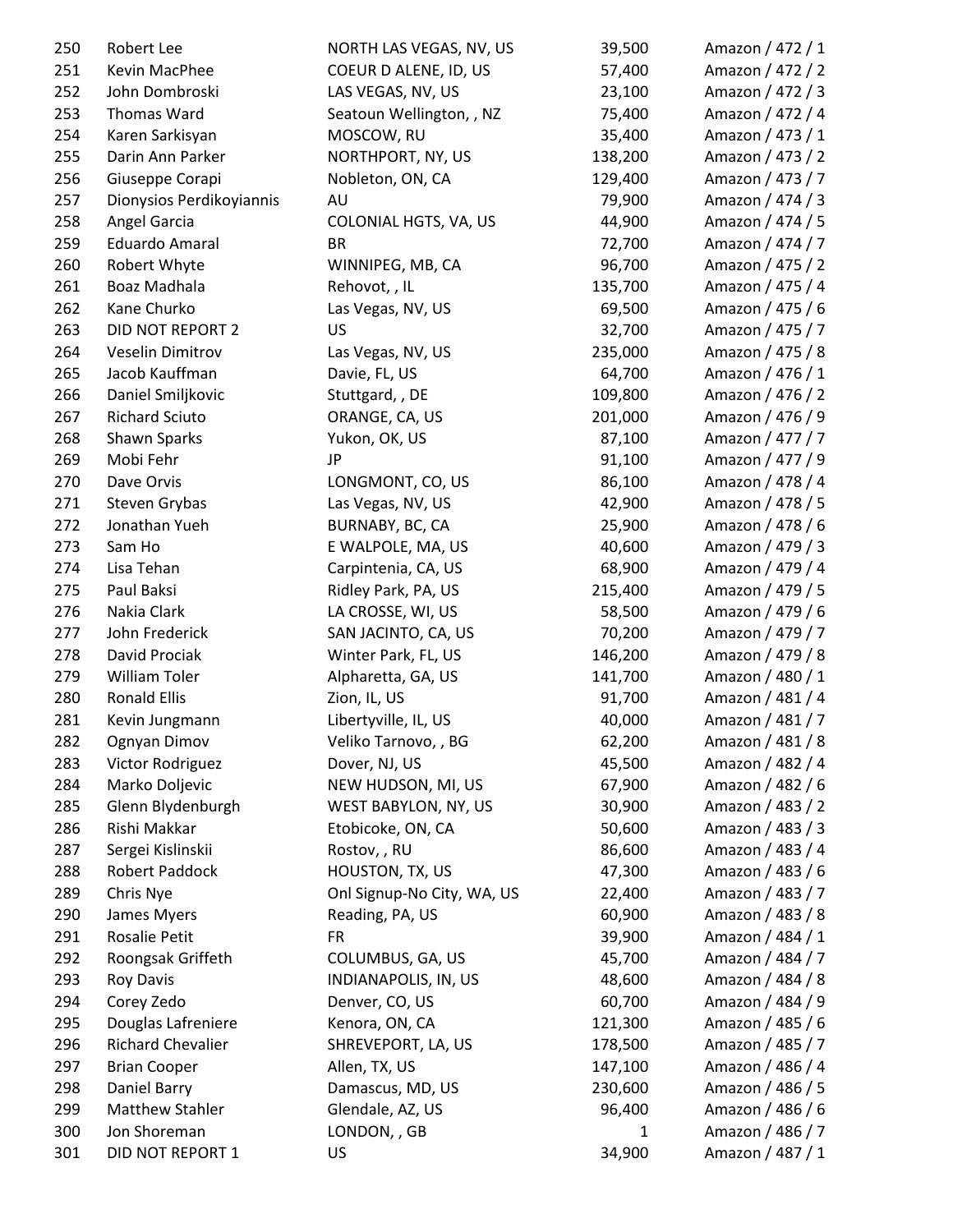| 302 | Joseph Marchal         | APPELTON, WI, US           | 101,200 | Amazon / 487 / 4 |
|-----|------------------------|----------------------------|---------|------------------|
| 303 | <b>Yujian Song</b>     | Irvine, CA, US             | 94,300  | Amazon / 487 / 7 |
| 304 | Thomas Zeitler         | Amityville, NY, US         | 20,800  | Amazon / 488 / 2 |
| 305 | Jacob Dinota           | Bowie, MD, US              | 70,000  | Amazon / 488 / 4 |
| 306 | Brian Lamanna          | LAS VEGAS, NV, US          | 86,100  | Amazon / 489 / 1 |
| 307 | Russell Johnson        | Fargo, ND, US              | 57,600  | Amazon / 489 / 9 |
| 308 | Hossein Ensan          | Muenster, , DE             | 84,000  | Amazon / 490 / 4 |
| 309 | Neel Choksi            | Chicago, IL, US            | 153,600 | Amazon / 490 / 6 |
| 310 | Salim Admon            | NORTHRIDGE, CA, US         | 132,000 | Amazon / 491 / 1 |
| 311 | Anthony Pisculli       | Kailua, HI, US             | 99,600  | Amazon / 491 / 4 |
| 312 | <b>Terry Lunder</b>    | Brookfield, OH, US         | 35,300  | Amazon / 491 / 8 |
| 313 | Belgica Juarez         | LOS ANGELES, CA, US        | 79,400  | Amazon / 492 / 5 |
| 314 | <b>Brett Brucaleri</b> | ST JAMES, NY, US           | 88,400  | Amazon / 492 / 6 |
| 315 | Gregory Kukowski       | Virginia, MN, US           | 110,500 | Amazon / 493 / 7 |
| 316 | <b>Nick Yunis</b>      | Miami, FL, US              | 39,700  | Amazon / 493 / 8 |
| 317 | <b>Collin Bramlett</b> | Atlanta, GA, US            | 26,200  | Amazon / 494 / 6 |
| 318 | Michael Dean           | Anderson, SC, US           | 92,400  | Amazon / 495 / 4 |
| 319 | Nuno Carvalho          | Fall River, MA, US         | 66,300  | Amazon / 495 / 6 |
| 320 | <b>Travis Preng</b>    | Tacoma, WA, US             | 232,800 | Amazon / 496 / 1 |
| 321 | Daniel Youngblood      | Anderson, SC, US           | 40,100  | Amazon / 496 / 3 |
| 322 | Mark Innis             | Onl Signup-No City, NM, US | 42,500  | Amazon / 496 / 5 |
| 323 | Jesse Capps            | HENDERSON, NV, US          | 177,700 | Amazon / 496 / 9 |
| 324 | Adron Countryman       | Fredericksburg, VA, US     | 18,700  | Amazon / 497 / 1 |
| 325 | Darshan Kolachoor      | Bellevue, WA, US           | 63,400  | Amazon / 497 / 4 |
| 326 | Srikanth Koneru        | Pasadena, CA, US           | 66,000  | Amazon / 497 / 5 |
| 327 | Andrew Gilmore         | RALEIGH, NC, US            | 224,600 | Amazon / 498 / 4 |
| 328 | Lucas Tabarin          | San Paulo, , MX            | 75,800  | Amazon / 499 / 2 |
| 329 | <b>Trace Henderson</b> | Gulfport, MS, US           | 95,100  | Amazon / 499 / 7 |
| 330 | Joshua Mullins         | Nashville, TN, US          | 117,400 | Amazon / 499 / 8 |
| 331 | Craig Crivello         | LAS VEGAS, NV, US          | 41,800  | Amazon / 500 / 1 |
| 332 | Phillip Wright         | Calgary, , CA              | 111,300 | Amazon / 500 / 6 |
| 333 | Adnan Mohammad         | Brooklyn, NY, US           | 87,100  | Amazon / 500 / 8 |
| 334 | Daniel Maor            | San Jose, CA, US           | 67,600  | Amazon / 501 / 7 |
| 335 | Lucas Constable        | Peterborough, , CA         | 77,200  | Amazon / 501 / 8 |
| 336 | Adam Pepper            | Eastchester, NY, US        | 32,700  | Amazon / 502 / 5 |
| 337 | Mikiya Kudo            | JP                         | 94,400  | Amazon / 502 / 8 |
| 338 | Jaret Villarreal       | Ypsilanti, MI, US          | 124,900 | Amazon / 502 / 9 |
| 339 | Mark Bramley           | BOSTON, MA, US             | 82,900  | Amazon / 503 / 1 |
| 340 | Christopher Shebat     | Herndon, VA, US            | 96,900  | Amazon / 503 / 6 |
| 341 | Robert Mierzejewski    | Preston, ID, US            | 46,000  | Amazon / 503 / 7 |
| 342 | Joshua Lander          | Norwalk, CT, US            | 95,300  | Amazon / 504 / 1 |
| 343 | Jeffrey Brask          | Kildeer, IL, US            | 21,700  | Amazon / 504 / 3 |
| 344 | Nang Mak               | Bakersfield, CA, US        | 152,300 | Amazon / 504 / 5 |
| 345 | Cindy Kerslake         | CALGARY, ON, CA            | 99,400  | Amazon / 505 / 2 |
| 346 | Samy Dubonnet          | France, , FR               | 71,600  | Amazon / 505 / 8 |
| 347 | Arjun Saluja           | Miami, FL, US              | 95,400  | Amazon / 505 / 9 |
| 348 | <b>Wolfgang Buck</b>   | Green Cove Springs, FL, US | 36,100  | Amazon / 506 / 2 |
| 349 | <b>Ricky Tang</b>      | MARKHAM, ON, CA            | 160,400 | Amazon / 506 / 6 |
| 350 | Nathan Pitts           | Woodstock, GA, US          | 70,400  | Amazon / 506 / 9 |
| 351 | PATRICIO PETER         | <b>BR</b>                  | 66,800  | Amazon / 507 / 1 |
| 352 | Paul Spitzberg         | Tenafly, NJ, US            | 86,200  | Amazon / 507 / 9 |
| 353 | Kenny Ho               | Las Vegas, NV, US          | 113,700 | Amazon / 508 / 2 |
|     |                        |                            |         |                  |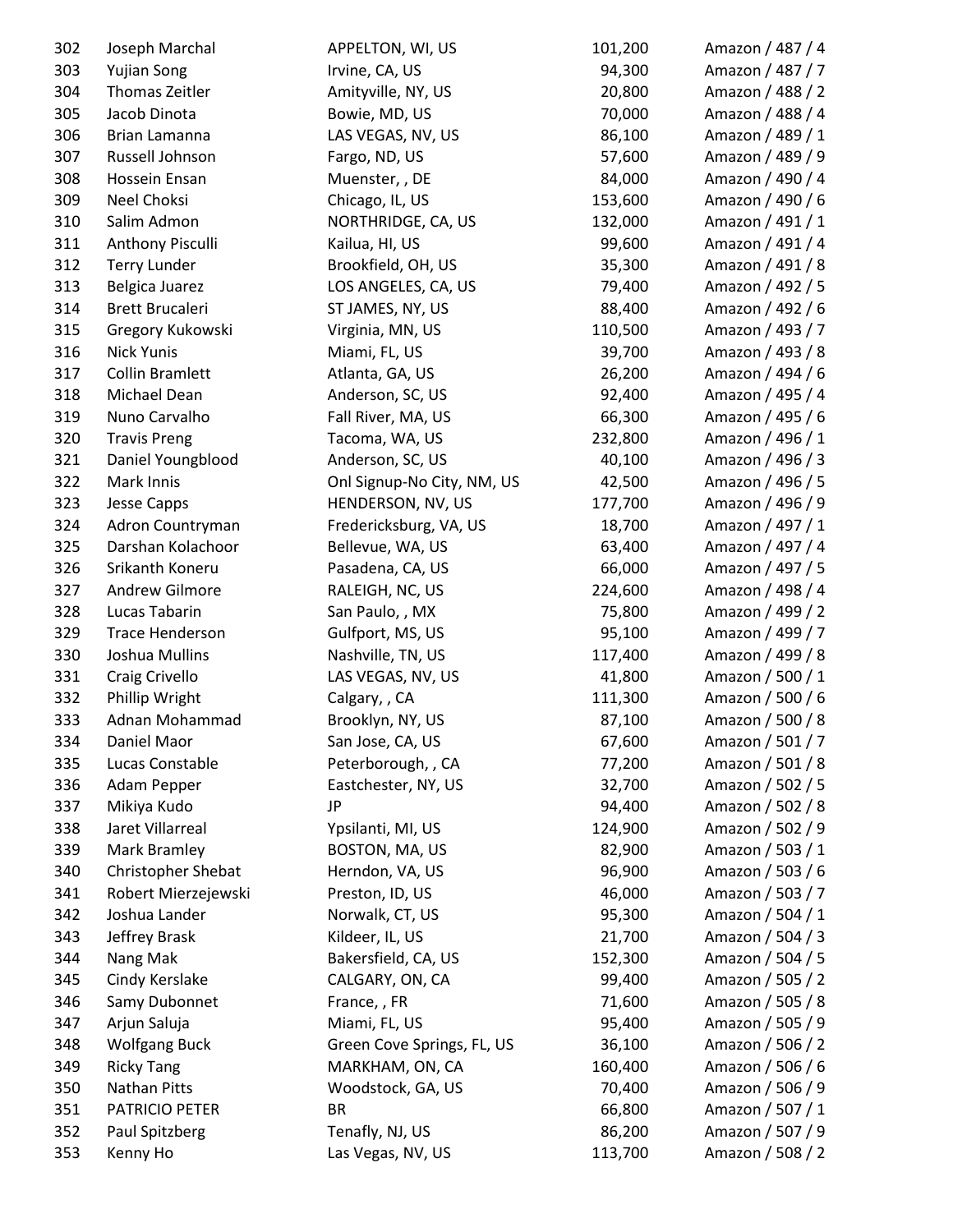| 354 | Arash Ghaneian          | US                       | 59,000  | Amazon / 508 / 3 |
|-----|-------------------------|--------------------------|---------|------------------|
| 355 | <b>Timonin Leonid</b>   | Blooming Grove, NY, US   | 70,300  | Amazon / 508 / 4 |
| 356 | Livingston Hessam       | Tampa, FL, US            | 74,100  | Amazon / 508 / 6 |
| 357 | Dominick Giovanniello   | Howard Beach, NY, US     | 82,900  | Amazon / 509 / 7 |
| 358 | Dusti Smith             | DALLAS, TX, US           | 151,100 | Amazon / 510 / 2 |
| 359 | <b>Henry Pagliuca</b>   | Bloomfield, NJ, US       | 69,600  | Amazon / 510 / 4 |
| 360 | John Frenz              | VINCENNES, IN, US        | 111,900 | Amazon / 510 / 5 |
| 361 | James Magner            | Woodbridge, CT, US       | 89,000  | Amazon / 510 / 7 |
| 362 | Aleksandr Shevliakov    | Sarator,, RU             | 392,600 | Amazon / 510 / 8 |
| 363 | Alexander Morgovsky     | Needham, MA, US          | 144,400 | Amazon / 511 / 2 |
| 364 | <b>Brandon Bowyer</b>   | RIVERSIDE, CA, US        | 54,700  | Amazon / 511 / 3 |
| 365 | Giovanna Lopez          | Fairview Heights, IL, US | 52,100  | Amazon / 511 / 9 |
| 366 | <b>Ted Forrest</b>      | LAS VEGAS, NV, US        | 79,600  | Amazon / 512 / 2 |
| 367 | Mariia Levseieva        | Cambridge, MA, US        | 105,700 | Amazon / 512 / 5 |
| 368 | <b>Richard Miller</b>   | Topeka, KS, US           | 205,700 | Amazon / 512 / 8 |
| 369 | Cord Garcia             | HOUSTON, TX, US          | 28,700  | Amazon / 512 / 9 |
| 370 | Derek Chin              | Wellesley, MA, US        | 113,300 | Amazon / 513 / 4 |
| 371 | Dustin Holladay         | Murrells Inlet, SC, US   | 50,500  | Amazon / 513 / 6 |
| 372 | Hwany Lee               | Seoul, , KR              | 206,500 | Amazon / 514 / 1 |
| 373 | Michael Bohmerwald      | Stamford, CT, US         | 100,000 | Amazon / 514 / 5 |
| 374 | Dustin An               | REDMOND, WA, US          | 145,000 | Amazon / 514 / 9 |
| 375 | David Altisent          | ES                       | 111,500 | Amazon / 515 / 3 |
| 376 | Erik Seidel             | HENDERSON, NV, US        | 38,700  | Amazon / 515 / 4 |
| 377 | Anatolii Filonenko      | Moscow, NY, US           | 43,800  | Amazon / 515 / 8 |
| 378 | Phong Chau              | Fountain Vly, CA, US     | 135,500 | Amazon / 515 / 9 |
| 379 | Heidi Alexander         | Gardner, MA, US          | 91,400  | Amazon / 516 / 1 |
| 380 | Kurt Lichtman           | NEW YORK, NY, US         | 61,200  | Amazon / 516 / 2 |
| 381 | <b>Denver Combs</b>     | Henderson, NV, US        | 91,000  | Amazon / 516 / 5 |
| 382 | <b>Neil Crilly</b>      | Las Vegas, NV, US        | 146,100 | Amazon / 516 / 6 |
| 383 | Lautaro Guerra          | Littleport, GB           | 203,000 | Amazon / 516 / 9 |
| 384 | <b>Troy Cunningham</b>  | Franklin, TN, US         | 16,100  | Amazon / 517 / 1 |
| 385 | David West              | Las Vegas, NV, US        | 71,900  | Amazon / 517 / 6 |
| 386 | Vanessa Kade            | СA                       | 90,500  | Amazon / 517 / 7 |
| 387 | Fernando Viana Da Costa | Aruja,, BR               | 145,400 | Amazon / 517 / 8 |
| 388 | Sarah Lee               | Honolulu, HI, US         | 150,900 | Amazon / 518 / 2 |
| 389 | Masoud Jafari           | Glassboro, NJ, US        | 97,700  | Amazon / 518 / 4 |
| 390 | Patrick Prothro         | Los Angeles, CA, US      | 60,700  | Amazon / 518 / 5 |
| 391 | David Sheinin           | Los Angeles, CA, US      | 62,900  | Amazon / 518 / 6 |
| 392 | <b>Ryan Hagerty</b>     | Somerset, NJ, US         | 17,700  | Amazon / 519 / 1 |
| 393 | Steven Au               | Hong Kong, HK            | 180,700 | Amazon / 519 / 2 |
| 394 | Srinivasa Vemulamada    | Johns Creek, GA, US      | 55,300  | Amazon / 519 / 3 |
| 395 | Filmon Ghebreegzabheir  | Issaquah, WA, US         | 92,900  | Amazon / 519 / 6 |
| 396 | Andrew Kaplan           | CRANSTON, RI, US         | 73,500  | Amazon / 520 / 1 |
| 397 | Andrew Rubinberg        | Chicago, IL, US          | 49,300  | Amazon / 520 / 2 |
| 398 | Angela Shade            | Dayton, OH, US           | 87,600  | Amazon / 521 / 3 |
| 399 | Vincent Teutonico       | STATEN ISLAND, NY, US    | 179,200 | Amazon / 521 / 5 |
| 400 | Blaise Ingoglia         | Spring Hill, FL, US      | 85,300  | Amazon / 521 / 6 |
| 401 | Melisa Singh            | New York, NY, US         | 66,100  | Amazon / 522 / 5 |
| 402 | Jason Casten            | Boca Raton, FL, US       | 74,500  | Amazon / 522 / 6 |
| 403 | Andrea Buonocore        | IT                       | 37,700  | Amazon / 522 / 7 |
| 404 | Yasin Ahmady            | Portland, NJ, US         | 126,200 | Amazon / 523 / 1 |
| 405 | Darren Rabinowitz       | LAS VEGAS, NV, US        | 34,700  | Amazon / 523 / 3 |
|     |                         |                          |         |                  |